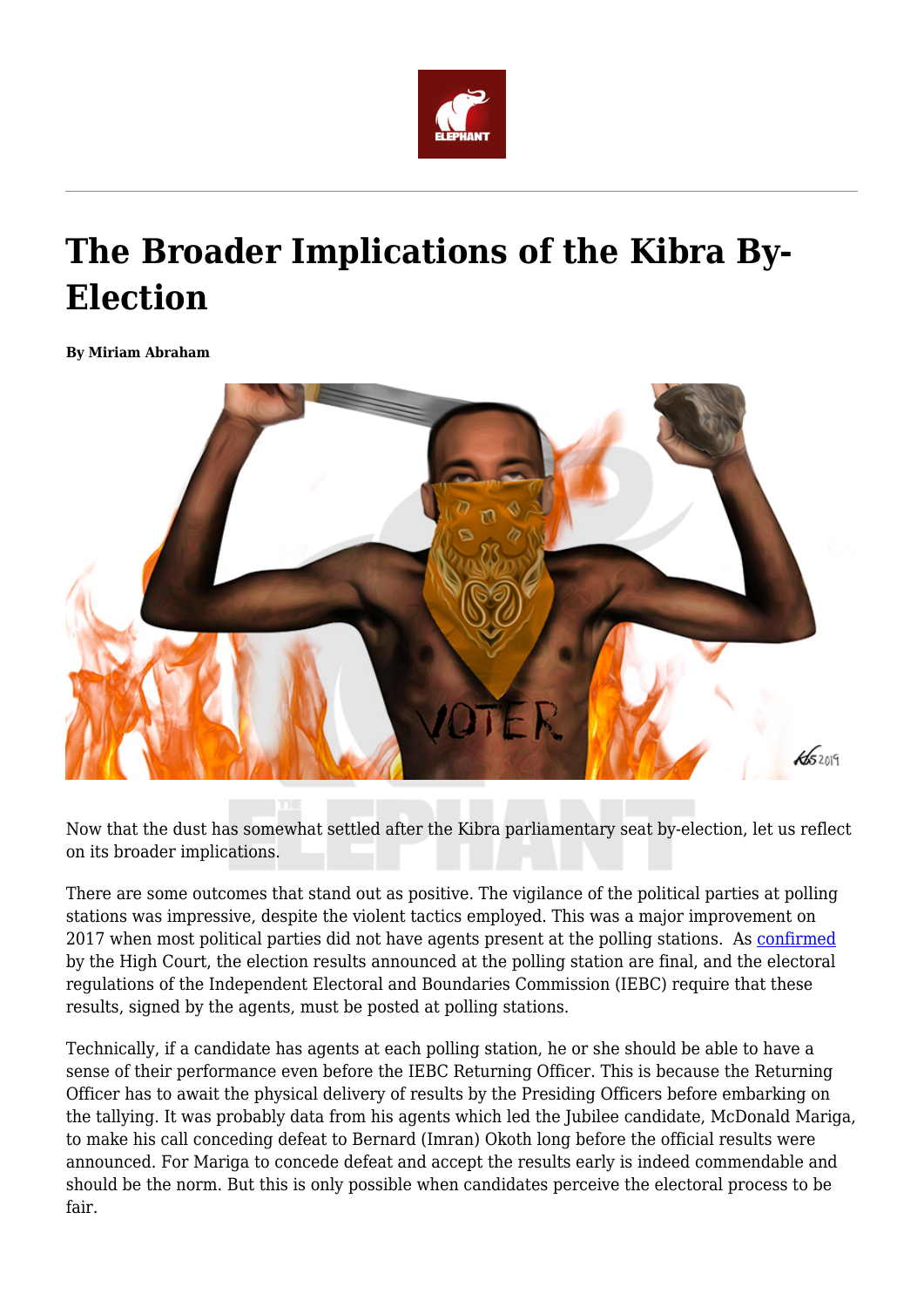It also requires that stakeholders have reliable information, which appears to have been the case in Kibra. This cannot be said of the 2017 General Election, where the IEBC gave candidates reason to doubt the results it was releasing. In Kibra, the IEBC did not use its electronic results transmission system (although it did use the biometric voter identification system). Does this confirm that technology is not a panacea for the lack of transparency and confidence in electoral results? Indeed, Kibra opens the door for us to engage with the ideas put forward by former IEBC Commissioner Roselyn Akombe in her [end of assignment r](https://www.theelephant.info/documents/end-of-assignment-report-of-former-iebc-commissioner-roselyn-akombe/)eport on the use of technology in elections.

Yet, despite some of these positive outcomes, I would argue that the negative aspects of the process far outweigh the positive ones, for four main reasons.

First, the process confirmed that the IEBC has not learned any lessons from its recent dismal failures. It continues to flaunt clearly laid out electoral laws and acts with impunity in the knowledge that the state—which it has been totally captured by—will protect it.

Take, for instance, the issue of the voters register. The Elections Act requires that the Commission avail a register of voters to ensure transparency, verifiability and accountability. Yet, once again, the Commission failed to make the register available to stakeholders and nor did it make one available online. It only complied with the law once the Orange Democratic Party (ODM) [sought relief](https://www.standardmedia.co.ke/article/2001348370/iebc-ordered-to-release-kibra-voters-register) from the courts.

You will recall that during the 2017 elections, every aspect of the electoral process, from registration of voters to procurement of electoral materials, was subject to litigation. Why is it so difficult for the Commission to comply with electoral laws and with its own procedures? In its own [review](https://www.iebc.or.ke/uploads/resources/V9UUoGqVBK.pdf) of the 2017 General Election, the Commission identified over 500 legal cases against it, including Presidential, County and National Assembly petitions. It is important that an independent audit of the 2017 electoral process is undertaken if we are to hold on to the hope of electoral justice. Otherwise, we risk having the same issues repeated in the next electoral cycle.

The IEBC has not learned any lessons from its recent dismal failures. It continues to flaunt clearly laid out electoral laws and acts with impunity in the knowledge that the state—which it has been totally captured by—will protect it.

Second, the Kibra by-election confirmed that the country is just as polarised as it was before the 2018 "handshake". The rabid political rhetoric, the ethnic mobilisation, the violence and allegations of bribery, were not any different from those witnessed during the 2017 election.

What the "handshake" did was shift the political alliances. We still have two political coalitions, just as we did in 2017. Only that the "dynasties" camp in the Kibra campaign was led by Rt. Hon. Raila Odinga, with the President's acquiescence, and the "hustlers" team by the Deputy President. Kibra laid bare the fractures within the ruling Jubilee Party and confirmed the collapse of NASA. Rather than bridging the political differences in the country, the "handshake" has deepened them. This does not augur well for the country, particularly in these difficult economic times.

Third, state capture—which many observers including [Wachira Maina](https://www.theelephant.info/documents/africog-state-capture-inside-kenyas-inability-to-fight-corruption/) and [David Ndii](https://www.theelephant.info/op-eds/2018/07/07/crony-capitalism-and-state-capture-the-kenyatta-family-story/) have written about—is very much alive. For many months now, close aides of Rt. Hon. Odinga have been boisterous about how the "system" has, since the handshake, switched its "loyalty" from the Deputy President to their *Baba*. They point out that with the "system" or the "deep state" solidly behind *Baba*, he is the "President-in-waiting" and the *de facto* co-Principal to the President.

One could argue that the "men in the shadows", as John Githongo calls them in his article *[One Week](https://www.theelephant.info/op-eds/2018/05/26/one-week-in-march-the-political-economy-of-sovereignty/)*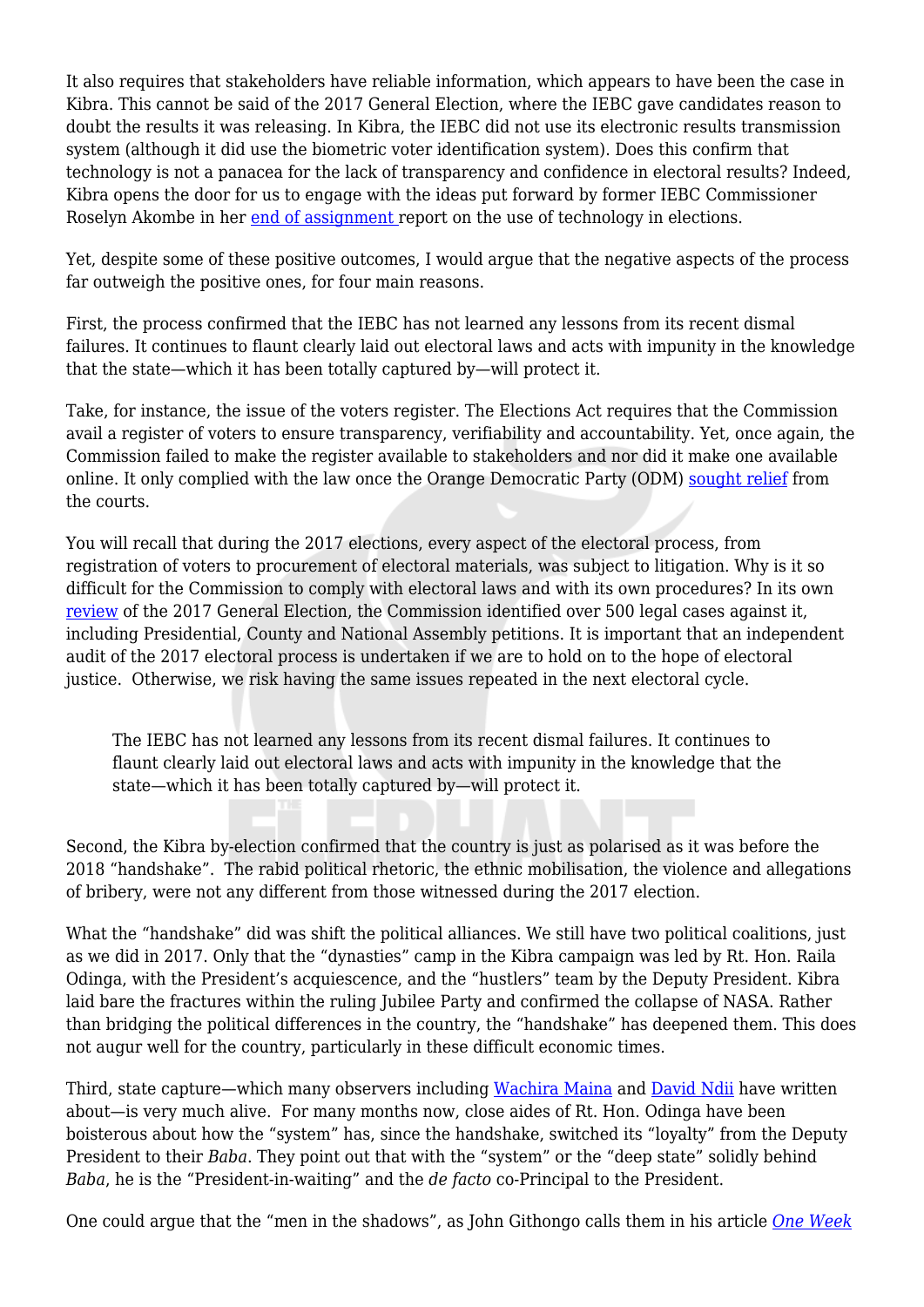*[in March: Was the Handshake Triggered by the IMF?](https://www.theelephant.info/op-eds/2018/05/26/one-week-in-march-the-political-economy-of-sovereignty/),* are keen to show that the handshake is working. With the Deputy President's power withdrawn, he did not stand a chance of imposing his candidate in Kibra, as he is alleged to have done for most of the key positions in the 2017 election. His recent pronouncements are of a bitter man, spoilt by the ease with which he previously wielded power and now finding himself bereft. It is the anger of a man who has been betrayed by the same President whom he helped bring to power.

Second, the Kibra by-election confirmed that the country is just as polarised as it was before the 2018 "handshake". The rabid political rhetoric, the ethnic mobilisation, the violence and allegations of bribery, were not any different from those witnessed during the 2017 election.

I can imagine his frustration as he watched the security system tacitly approve the violence meted out against his candidate and his confidantes. A man who is alleged to have used the government machinery to terrorise dissenting voices, now watching from the periphery as they worked for his arch-rival. A man who is reported to have made cold, menacing telephone calls, leading senior officials to resign from their positions rather than wait for his threats to materialise, was now seeing these tactics used against his cronies.

In light of this, Rt. Hon. Odinga's supporters may be tempted to celebrate their ability to benefit from state capture today. However, they should be wary of how the tables may be turned should *Baba* fall out with Kenyatta. They surely must know the volatility of alliances in this country. There are still many factors that could come into play in the coming months. In cheering on state capture for short-term gain, we have sunk to our lowest level and history will judge us harshly for our acquiescence.

Fourth, Kibra confirmed that women continue to face insurmountable challenges when seeking political office. The two main political coalitions did not consider any female candidate in their "nominations". Despite the odds, there were three formidable women in the race: Editar Ochieng (Ukweli Party); Hamida Musa (United Green Movement) and Fridah Kerubo (Independent).

Unlike most of the other 21 candidates, these three women live in Kibra and have been involved in community organising. Yet their voices were drowned out as Kibra became the arena for a national supremacy challenge between two men who do not even reside there. Men who visit the constituency for its political symbolism and have done nothing during their time in power to make even minimalist changes to improve the lives of Kibra's inhabitants.

The sexist undertones of the campaigning were repulsive; the labeling of an entire constituency as one man's "bedroom", with another man retorting that he was within sight of invading it, should have been strongly condemned yet even the various organisations and groups purporting to defend women's rights were eerily silent. They dared not hold either Rt. Hon. Odinga or the Deputy President accountable for their insensitive sexist innuendoes, which continue to undermine the participation of women in politics. The mainstream unfortunately joined the bandwagon, using the same "bedroom" analogy without interrogating how this undermines their own mantras on the use of gender-sensitive language. Sadly, Kibra is a reminder that if we do not change the environment around our electoral process, the gender parity provisions in our constitution will remain a mirage.

Beneath the gender-insensitive use of the "bedroom" analogy in Kibra, is the underlying message of patronage. It trivialises the lives of the residents as dispensable political pawns. It promotes the erroneous perception that one man can own the thousands of residents of Kibra. This is the same